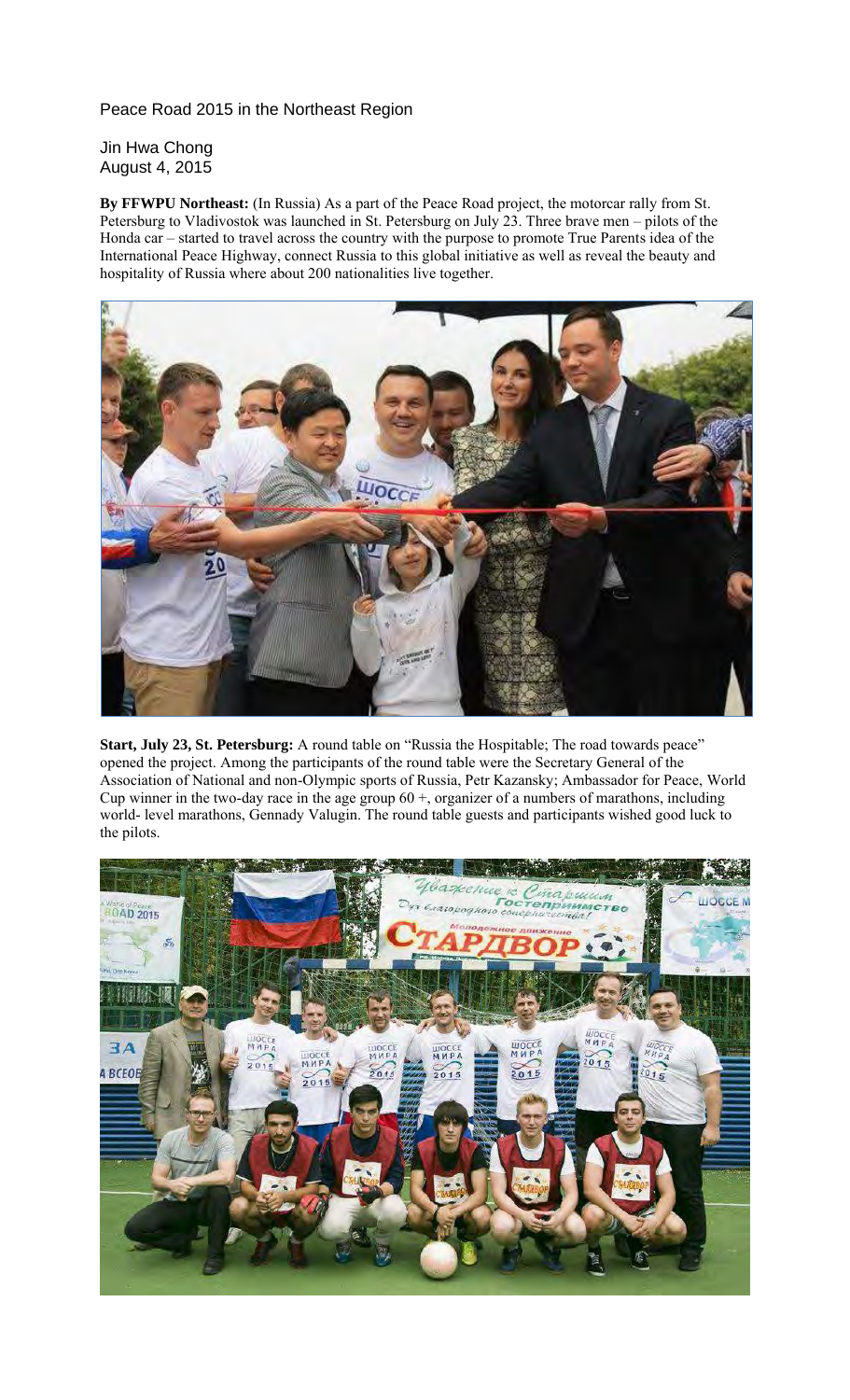**July 24, Moscow:** The main car of the Peace Road project in Russia arrived in Moscow at 5:00 a.m. Seven cars followed it. The football tournament "Play Football – Make Peace" started at 8:00 a.m. near the Peace Embassy. The Peace Road car pilots' team won the first place among 4 teams. At 4:30 p.m. the bicycle tour started in the beautiful park near the Moscow Peace Embassy. At 6:30 p.m., a press conference explaining the meaning of the Peace Road took place.



**July 25, Ryazan:** At the entrance to Ryazan bikers welcomed convoy from Moscow. Participants of the rally attended a tour of the Ryazan Kremlin. The head of the studio "Russian ball" Valentina Silvestrova handed gifts to motorists: folk style rag dolls dressed in traditional costumes, and paper flowers made by children from "Our Children" Foundation for the nationwide panel, which will be posted in the final point of the Russian stage – Vladivostok. The main gift for the guests was dances. Dancers from studio "Russian Ball" and school dances "Provincial Ball" produced a bright, interesting and varied program.



**July 26, Nizhny Novgorod:** In Nizhny Novgorod, the rally was met in a park near the monument to Minin. The delegation visited the Nizhny Novgorod Kremlin. Cycling rally with local participators was held as a part of the program of activities, Cyclists gathered on the waterfront signed a banner in support of the "Peace Road".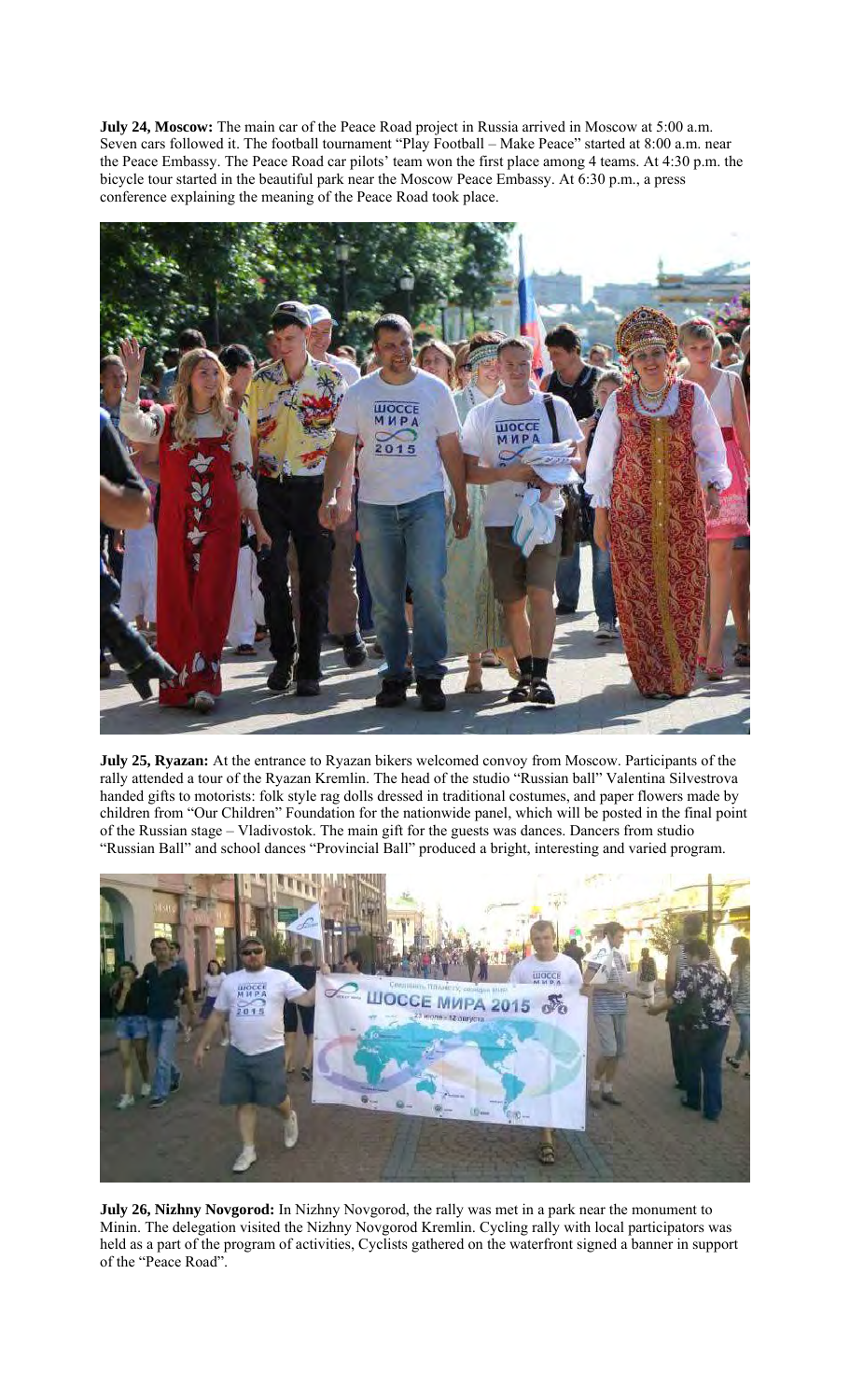

**July 27, Zvenigovo:** Small town Zvenigovo, Republic of Mari El, located on the Volga River between Cheboksary and Kazan, hospitably met the crew of "Peace Road" near the building of Zvenigovsky library. By Mari El good-natured traditions guests were welcomed with delicious pancakes with local honey. The Head of Administration and District Head of Education gave welcoming address. Folk groups performed songs and dances in costumes of Mari El. Afterwards began the bike ride with the participation of adults and schoolchildren by historical places of the city with stops and excursions.



**July 27- 28, Kazan:** The guests were welcomed in the capital of Tatarstan with "chak-chak", the national food, in the territory of the Kazan Kremlin. A skullcap was presented to each rally man. In response travelers presented to hosts T-shirts. After visiting the exhibition of museum of cycling participants with dozens of cyclists from various sports clubs in the city took part in the marathon to the "Temple of all religions".

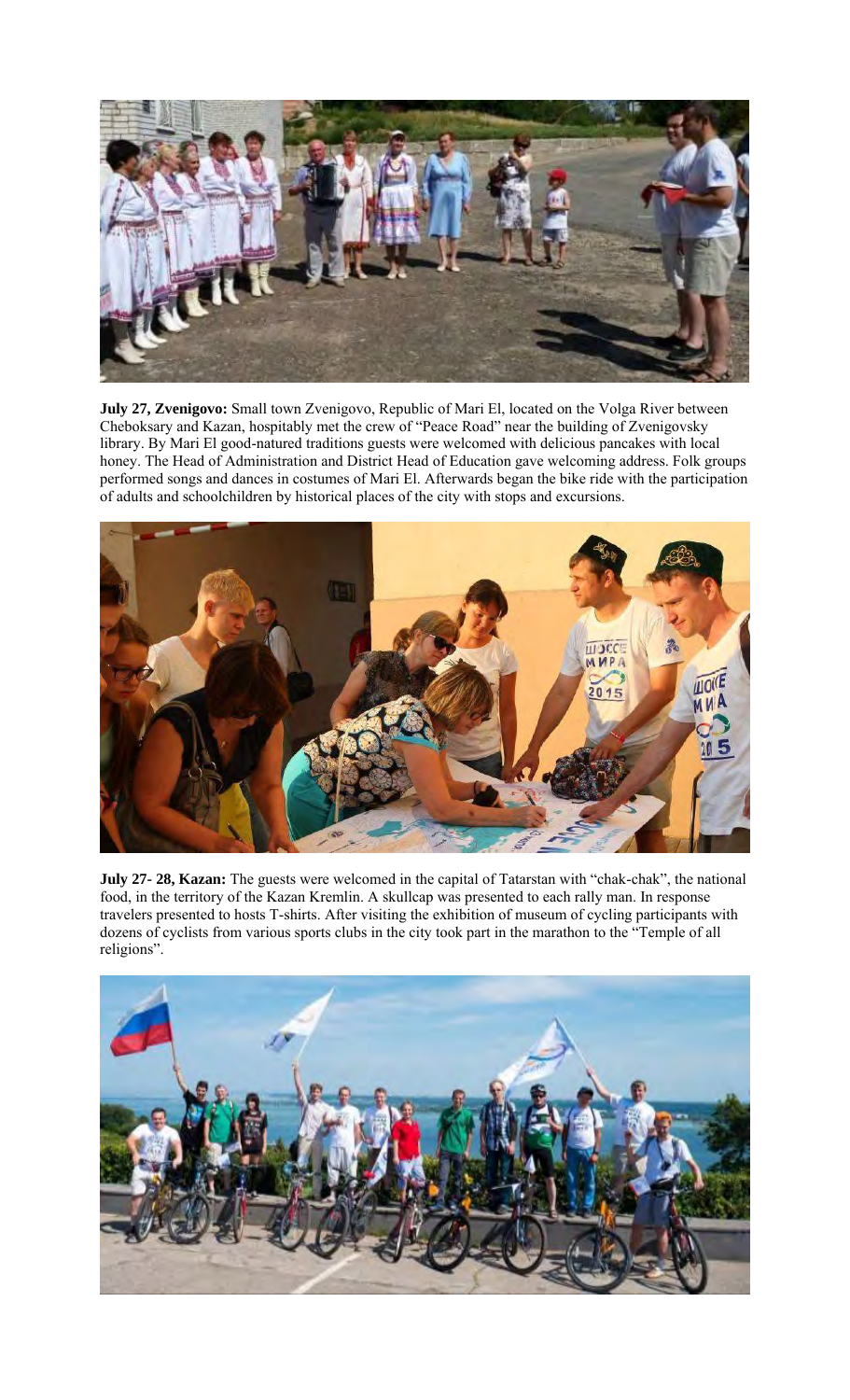**July 29, Ulyanovsk:** A free guided tour was held in the museum for the participants of the "Peace Road" in Ulyanovsk. Then there was a meeting in the literary cafe. There was a relaxed atmosphere and good conversation with questions and answers.



**July 30, Ufa:** Warmth and smiles greeted the participants of the rally "Peace Road" in Ufa! Local activists drove the cars with the participants of the rally from Park Pobedy to the monument to Salavat Yulaev – the main avenue of Ufa. Local TV station made the reportage on "Peace Road" project.



**July 31, Yekaterinburg:** At 11 am on July 31 the crew of the "Peace Road" crossed the symbolic boundary between Europe and Asia. They were met by friends with performance action. With sounding the Russian national anthem children treated motorists to pie. The team then traveled through the city with flags of the "Peace Road" to register for the first marathon "Europe-Asia". On August 1, participants ran a distance of 4.2 kilometers.